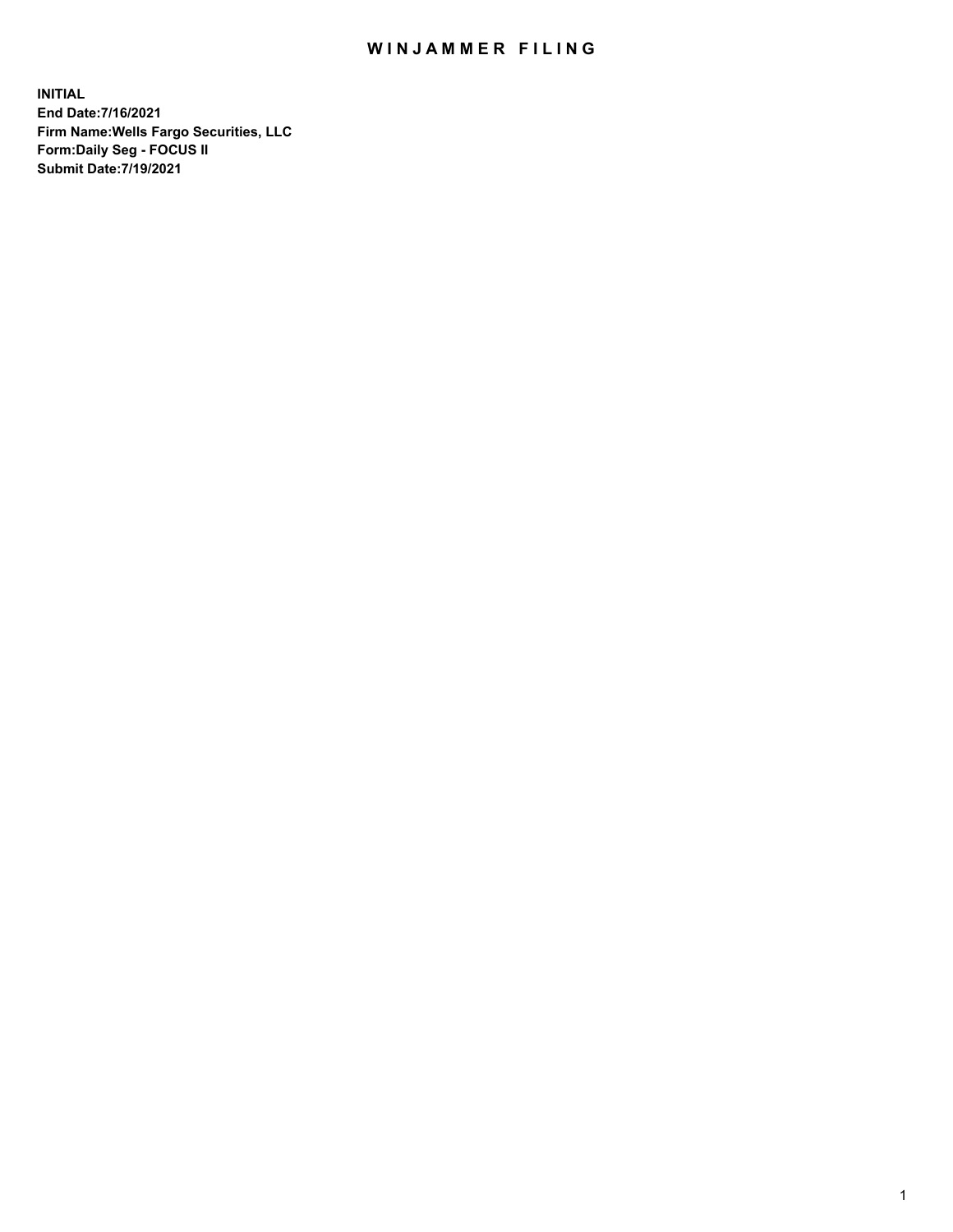**INITIAL End Date:7/16/2021 Firm Name:Wells Fargo Securities, LLC Form:Daily Seg - FOCUS II Submit Date:7/19/2021 Daily Segregation - Cover Page**

| Name of Company                                                                                                                                                                                                                                                                                                                | <b>Wells Fargo Securities LLC</b>                           |
|--------------------------------------------------------------------------------------------------------------------------------------------------------------------------------------------------------------------------------------------------------------------------------------------------------------------------------|-------------------------------------------------------------|
| <b>Contact Name</b>                                                                                                                                                                                                                                                                                                            | <b>James Gnall</b>                                          |
| <b>Contact Phone Number</b>                                                                                                                                                                                                                                                                                                    | 917-699-6822                                                |
| <b>Contact Email Address</b>                                                                                                                                                                                                                                                                                                   | james.w.gnall@wellsfargo.com                                |
| FCM's Customer Segregated Funds Residual Interest Target (choose one):<br>a. Minimum dollar amount: ; or<br>b. Minimum percentage of customer segregated funds required:% ; or<br>c. Dollar amount range between: and; or<br>d. Percentage range of customer segregated funds required between:% and%.                         | 270,000,000<br><u>0</u><br>0 <sub>0</sub><br>0 <sub>0</sub> |
| FCM's Customer Secured Amount Funds Residual Interest Target (choose one):<br>a. Minimum dollar amount: ; or<br>b. Minimum percentage of customer secured funds required:%; or<br>c. Dollar amount range between: and; or<br>d. Percentage range of customer secured funds required between:% and%.                            | 40,000,000<br><u>0</u><br>00<br>0 <sub>0</sub>              |
| FCM's Cleared Swaps Customer Collateral Residual Interest Target (choose one):<br>a. Minimum dollar amount: ; or<br>b. Minimum percentage of cleared swaps customer collateral required:% ; or<br>c. Dollar amount range between: and; or<br>d. Percentage range of cleared swaps customer collateral required between:% and%. | 375,000,000<br><u>0</u><br>0 <sub>0</sub><br>00             |

Attach supporting documents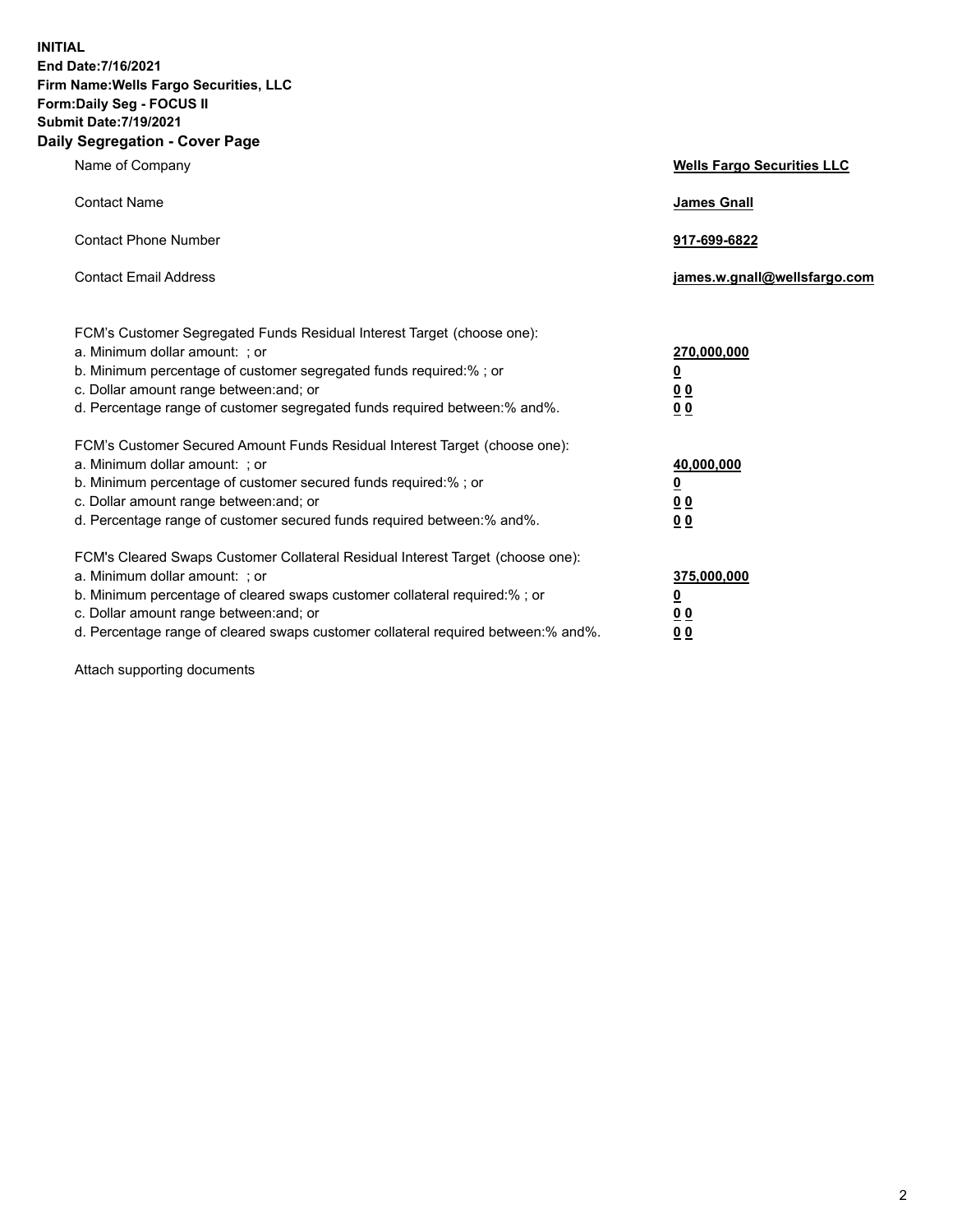**INITIAL End Date:7/16/2021 Firm Name:Wells Fargo Securities, LLC Form:Daily Seg - FOCUS II Submit Date:7/19/2021**

## **Daily Segregation - Secured Amounts**

|                 | Foreign Futures and Foreign Options Secured Amounts                                         |                                                                |
|-----------------|---------------------------------------------------------------------------------------------|----------------------------------------------------------------|
|                 | Amount required to be set aside pursuant to law, rule or regulation of a foreign            | $0$ [7305]                                                     |
|                 | government or a rule of a self-regulatory organization authorized thereunder                |                                                                |
| 1.              | Net ledger balance - Foreign Futures and Foreign Option Trading - All Customers             |                                                                |
|                 | A. Cash                                                                                     | 232,560,759 [7315]                                             |
|                 | B. Securities (at market)                                                                   | 202,896,231 [7317]                                             |
| 2.              | Net unrealized profit (loss) in open futures contracts traded on a foreign board of trade   | -24,159,806 [7325]                                             |
| 3.              | Exchange traded options                                                                     |                                                                |
|                 | a. Market value of open option contracts purchased on a foreign board of trade              | 28 [7335]                                                      |
|                 | b. Market value of open contracts granted (sold) on a foreign board of trade                | -12,511 [7337]                                                 |
| 4.              | Net equity (deficit) (add lines 1. 2. and 3.)                                               | 411,284,701 [7345]                                             |
| 5.              | Account liquidating to a deficit and account with a debit balances - gross amount           | 12,648,193 [7351]                                              |
|                 | Less: amount offset by customer owned securities                                            | -12,647,625 [7352] 568 [7354]                                  |
| 6.              | Amount required to be set aside as the secured amount - Net Liquidating Equity              | 411,285,269 [7355]                                             |
|                 | Method (add lines 4 and 5)                                                                  |                                                                |
| 7.              | Greater of amount required to be set aside pursuant to foreign jurisdiction (above) or line | 411,285,269 [7360]                                             |
|                 | 6.                                                                                          |                                                                |
|                 | FUNDS DEPOSITED IN SEPARATE REGULATION 30.7 ACCOUNTS                                        |                                                                |
| 1.              | Cash in banks                                                                               |                                                                |
|                 | A. Banks located in the United States                                                       | 64,530,738 [7500]                                              |
|                 | B. Other banks qualified under Regulation 30.7                                              | 15,747,819 [7520] 80,278,557                                   |
|                 |                                                                                             | [7530]                                                         |
| 2.              | Securities                                                                                  |                                                                |
|                 | A. In safekeeping with banks located in the United States                                   | 127,129,486 [7540]                                             |
|                 | B. In safekeeping with other banks qualified under Regulation 30.7                          | 0 [7560] 127,129,486 [7570]                                    |
| 3.              | Equities with registered futures commission merchants                                       |                                                                |
|                 | A. Cash                                                                                     | 73,442,166 [7580]                                              |
|                 | <b>B.</b> Securities                                                                        | 95,783,592 [7590]                                              |
|                 | C. Unrealized gain (loss) on open futures contracts                                         | <u>-48,821,090</u> [7600]                                      |
|                 | D. Value of long option contracts                                                           | 28 [7610]                                                      |
|                 | E. Value of short option contracts                                                          | <u>-<b>12,511</b></u> [7615] <u><b>120,392,185</b> [</u> 7620] |
| 4.              | Amounts held by clearing organizations of foreign boards of trade                           |                                                                |
|                 | A. Cash                                                                                     | $0$ [7640]                                                     |
|                 | <b>B.</b> Securities                                                                        | $0$ [7650]                                                     |
|                 | C. Amount due to (from) clearing organization - daily variation                             | $0$ [7660]                                                     |
|                 | D. Value of long option contracts                                                           | $0$ [7670]                                                     |
|                 | E. Value of short option contracts                                                          | 0 [7675] 0 [7680]                                              |
| 5.              | Amounts held by members of foreign boards of trade                                          |                                                                |
|                 | A. Cash                                                                                     | $-14,431,570$ [7700]                                           |
|                 | <b>B.</b> Securities                                                                        | 200,112,538 [7710]                                             |
|                 | C. Unrealized gain (loss) on open futures contracts                                         | 18,642,808 [7720]                                              |
|                 | D. Value of long option contracts                                                           | $0$ [7730]                                                     |
|                 | E. Value of short option contracts                                                          | 0 <sup>[7735]</sup> 204,323,776 <sup>[7740]</sup>              |
| 6.              | Amounts with other depositories designated by a foreign board of trade                      | 0 [7760]                                                       |
| 7.              | Segregated funds on hand                                                                    | $0$ [7765]                                                     |
| 8.              | Total funds in separate section 30.7 accounts                                               | 532,124,004 [7770]                                             |
| 9.              | Excess (deficiency) Set Aside for Secured Amount (subtract line 7 Secured Statement         | 120,838,735 [7380]                                             |
|                 | Page 1 from Line 8)                                                                         |                                                                |
| 10 <sub>1</sub> | exempt Texast Americat for Excess funds in concrete cention 20.7 executo                    | 10.000000077001                                                |

- 10. Management Target Amount for Excess funds in separate section 30.7 accounts **40,000,000** [7780]
- 11. Excess (deficiency) funds in separate 30.7 accounts over (under) Management Target **80,838,735** [7785]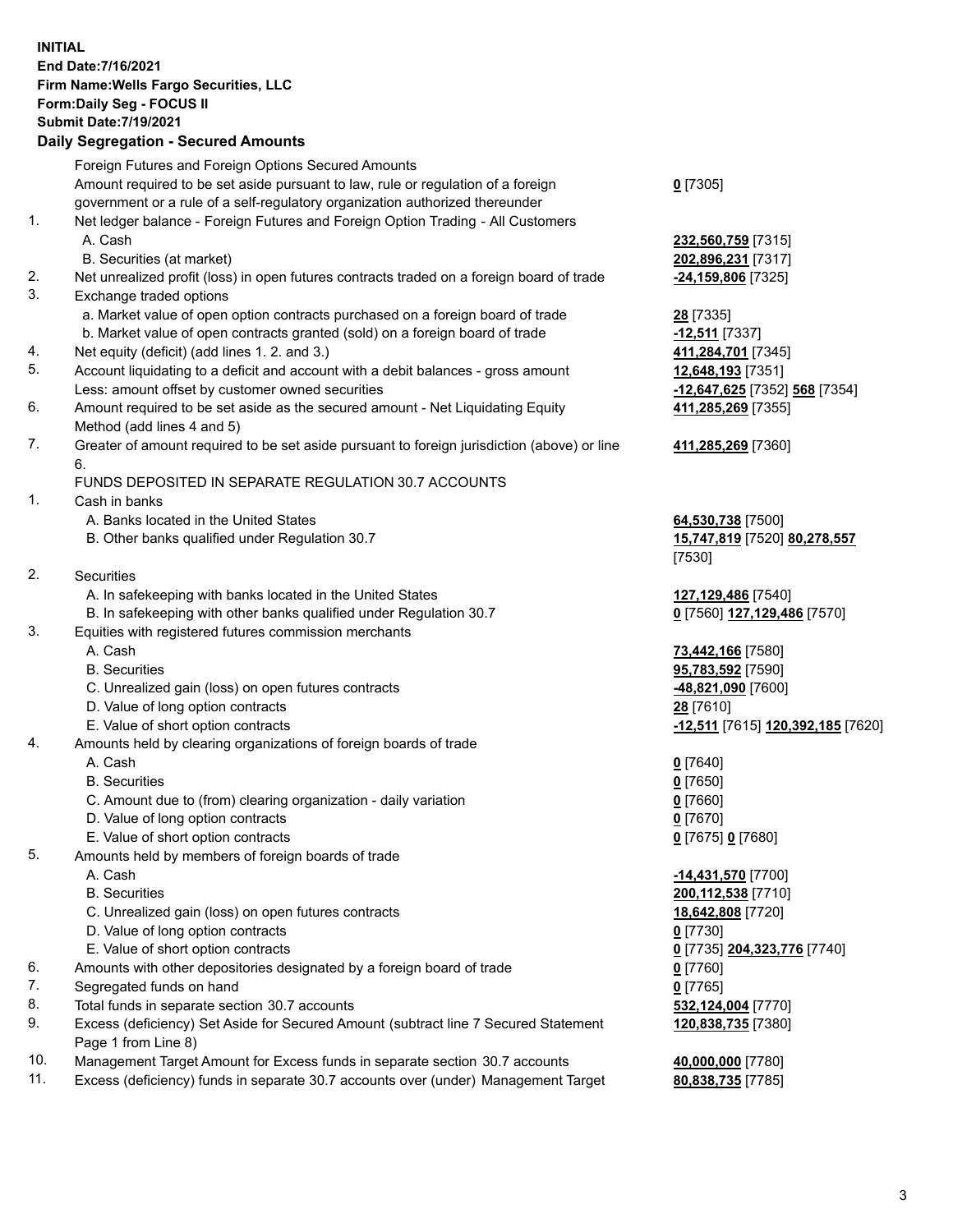**INITIAL End Date:7/16/2021 Firm Name:Wells Fargo Securities, LLC Form:Daily Seg - FOCUS II Submit Date:7/19/2021 Daily Segregation - Segregation Statement** SEGREGATION REQUIREMENTS(Section 4d(2) of the CEAct) 1. Net ledger balance A. Cash **3,892,114,519** [7010] B. Securities (at market) **1,942,027,430** [7020] 2. Net unrealized profit (loss) in open futures contracts traded on a contract market **-1,067,948,729** [7030] 3. Exchange traded options A. Add market value of open option contracts purchased on a contract market **1,336,558,899** [7032] B. Deduct market value of open option contracts granted (sold) on a contract market **-1,393,528,814** [7033] 4. Net equity (deficit) (add lines 1, 2 and 3) **4,709,223,305** [7040]

- 5. Accounts liquidating to a deficit and accounts with debit balances - gross amount **36,456,794** [7045]
	- Less: amount offset by customer securities **-36,456,737** [7047] **57** [7050]
- 6. Amount required to be segregated (add lines 4 and 5) **4,709,223,362** [7060] FUNDS IN SEGREGATED ACCOUNTS
- 7. Deposited in segregated funds bank accounts A. Cash **138,383,497** [7070]
	- B. Securities representing investments of customers' funds (at market) **190,133,169** [7080]

C. Securities held for particular customers or option customers in lieu of cash (at market)

- 8. Margins on deposit with derivatives clearing organizations of contract markets A. Cash **1,865,742,836** [7100]
	- B. Securities representing investments of customers' funds (at market) **1,090,134,118** [7110]

C. Securities held for particular customers or option customers in lieu of cash (at market)

- 9. Net settlement from (to) derivatives clearing organizations of contract markets **44,334,522** [7130]
- 10. Exchange traded options
	- A. Value of open long option contracts **1,336,558,899** [7132]
	- B. Value of open short option contracts **-1,393,528,814** [7133]
- 11. Net equities with other FCMs
	- A. Net liquidating equity **0** [7140]
	- B. Securities representing investments of customers' funds (at market) **0** [7160]

C. Securities held for particular customers or option customers in lieu of cash (at market)

- 12. Segregated funds on hand **0** [7150]
- 13. Total amount in segregation (add lines 7 through 12) **5,213,785,657** [7180]
- 14. Excess (deficiency) funds in segregation (subtract line 6 from line 13) **504,562,295** [7190]
- 15. Management Target Amount for Excess funds in segregation **270,000,000** [7194]
- 16. Excess (deficiency) funds in segregation over (under) Management Target Amount Excess

**870,995,683** [7090]

**1,071,031,747** [7120]

**0** [7170]

**234,562,295** [7198]